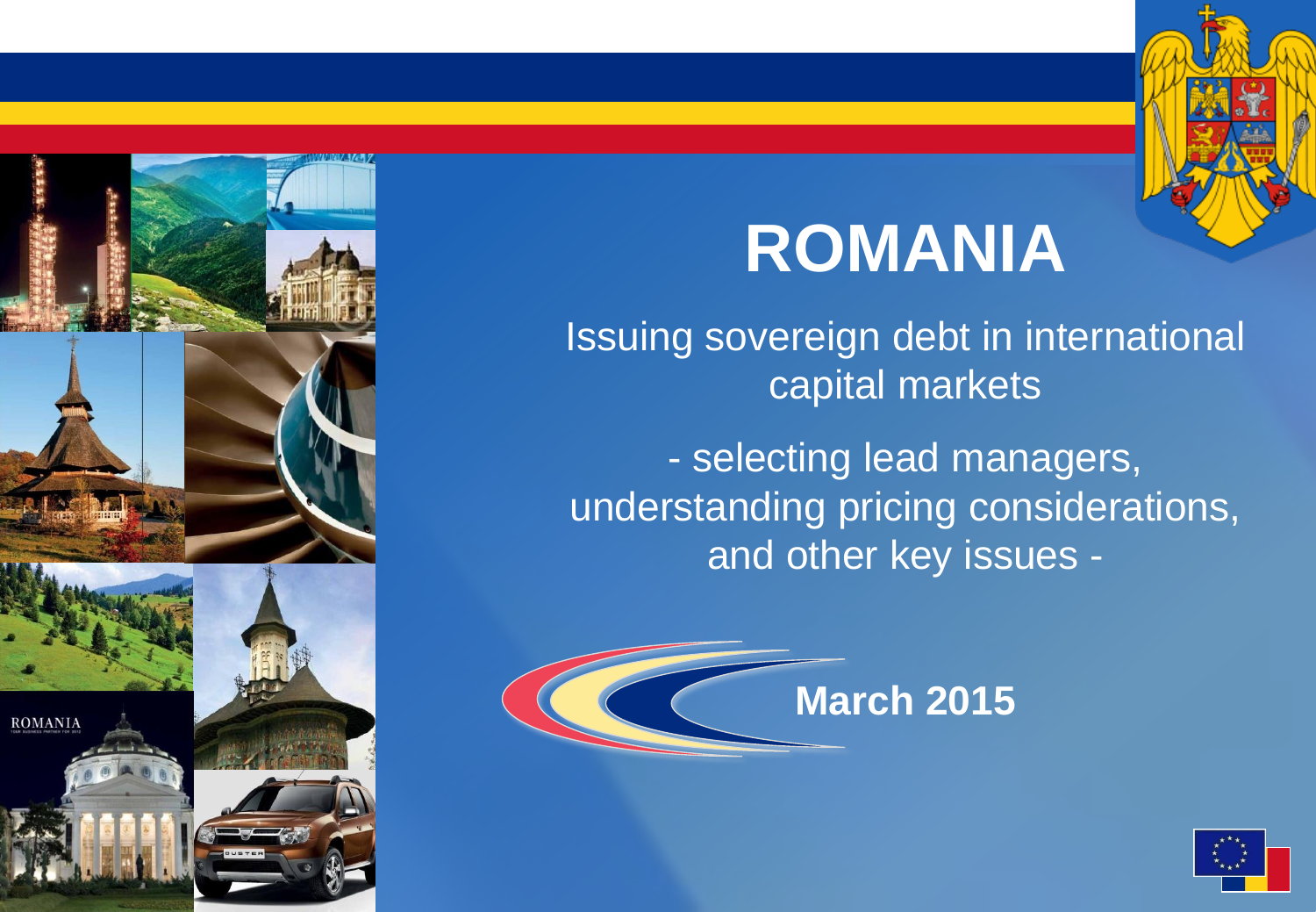## **AGENDA**

- *Macroeconomic background and public debt*
- *Issuance strategy*
- *Selection of lead manager*
- *Pricing consideration*
- *Legal characteristics*
- *Lessons learned*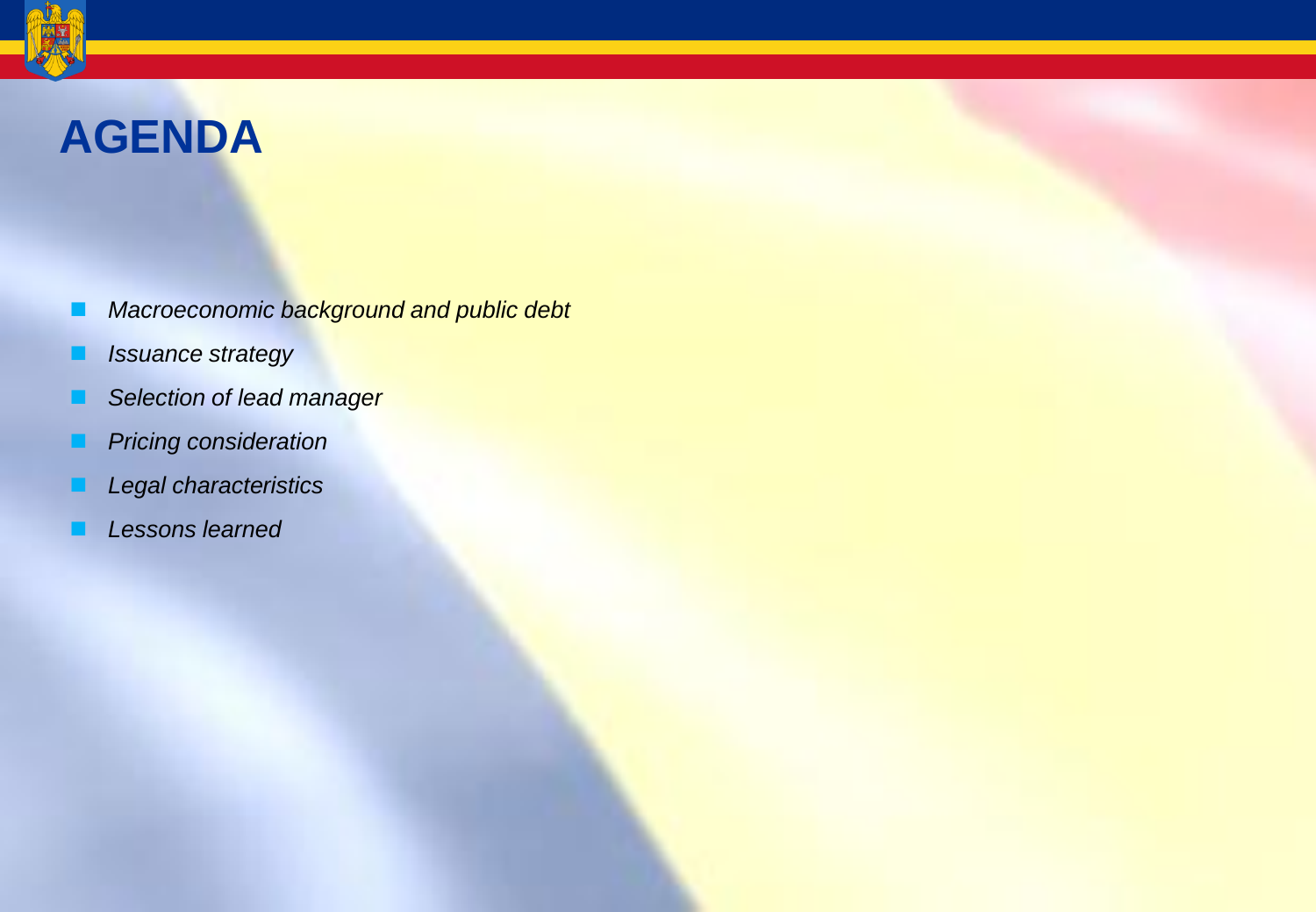

## **Romania's Economy: Macroeconomic Indicators**

|                                                     | 2007    | 2008    | 2009    | 2010   | 2011   | 2012   | 2013   | 2014               | 2015            |
|-----------------------------------------------------|---------|---------|---------|--------|--------|--------|--------|--------------------|-----------------|
| <b>Macroeconomic Indicators</b>                     |         |         |         |        |        |        |        |                    | <b>Forecast</b> |
| Real GDP (% y-o-y)                                  | 6.3     | 8.5     | $-7.1$  | $-0.8$ | 1.1    | 0.6    | 3.4    | 2.6 <sup>(1)</sup> | 2.8             |
| Inflation rate (%, e.o.p.)                          | 6.6     | 6.3     | 4.7     | 8.0    | 3.1    | 4.95   | 1.55   | $0.83^{(2)}$       | 2.1             |
| Inflation rate (%, annual average)                  | 4.8     | 7.9     | 5.6     | 6.1    | 5.8    | 3.33   | 3.98   | $1.4^{(3)}$        | 1.3             |
| Budget balance (% GDP, cash)                        | $-3.1$  | $-4.8$  | $-7.3$  | $-6.4$ | $-4.3$ | $-2.5$ | $-2.5$ | $-1.85^{(4)}$      | $-1.8$          |
| Budget balance (% GDP, ESA95)                       | $-2.9$  | $-5.7$  | $-9.0$  | $-6.8$ | $-5.6$ | $-3.0$ | $-2.3$ | $-2.2$             | $-1.45^{(5)}$   |
| Public debt (% GDP, EU methodology <sup>(6)</sup> ) | 12.8    | 13.4    | 23.6    | 29.9   | 34.2   | 37.3   | 38.0   | $40.0^{(7)}$       | 39.8            |
| Exports of goods (%, y-o-y)                         | 14.3    | 14.1    | $-13.8$ | 28.5   | 21.2   | $-0.5$ | 10.0   | $7.6^{(8)}$        | 7.2             |
| Current account balance (% GDP)                     | $-13.4$ | $-11.6$ | $-4.2$  | $-4.4$ | $-4.5$ | $-4.6$ | $-0.8$ | $-0.5(9)$          | $-1.1$          |
| <b>Interest And Exchange Rates</b>                  |         |         |         |        |        |        |        |                    |                 |
| NBR policy rate (%, e.o.p)                          | 7.50    | 10.25   | 8.00    | 6.25   | 6.00   | 5.25   | 3.5    | $2.75^{(10)}$      | $2.25^{(11)}$   |
| Average exchange rate (RON/EUR)                     | 3.34    | 3.68    | 4.24    | 4.21   | 4.24   | 4.46   | 4.42   | 4.44               | 4.46            |
| <b>Labor Market Indicators</b>                      |         |         |         |        |        |        |        |                    |                 |
| ILO unemployment rate (%)                           | 6.4     | 5.8     | 6.9     | 7.3    | 7.4    | 7.0    | 7.3    | $7.1^{(12)}$       | 6.7             |

Source: National Commission for Prognosis, National Bank of Romania, Ministry of Public Finance, unless otherwise noted

Note: (1) Source: National Commission for Prognosis; (2) Source: National Bank of Romania; (3) Source: National Bank of Romania: as of December 2014; (4) Preliminary data on budget execution at December 2014; (5) which includes 0.25 pp- an adjustor for EU funds co-financing; (6)EU methodology is compatible with ESA 2010, recorded at market value; (7) December 2014; (8) 8 Months 2014 vs 8 Months 2013; (9) The figure refers to 9 months 2014; (10) As of 4 November 2014; (11) As of February 5th 2015; (12) Source: National Commission for Prognosis.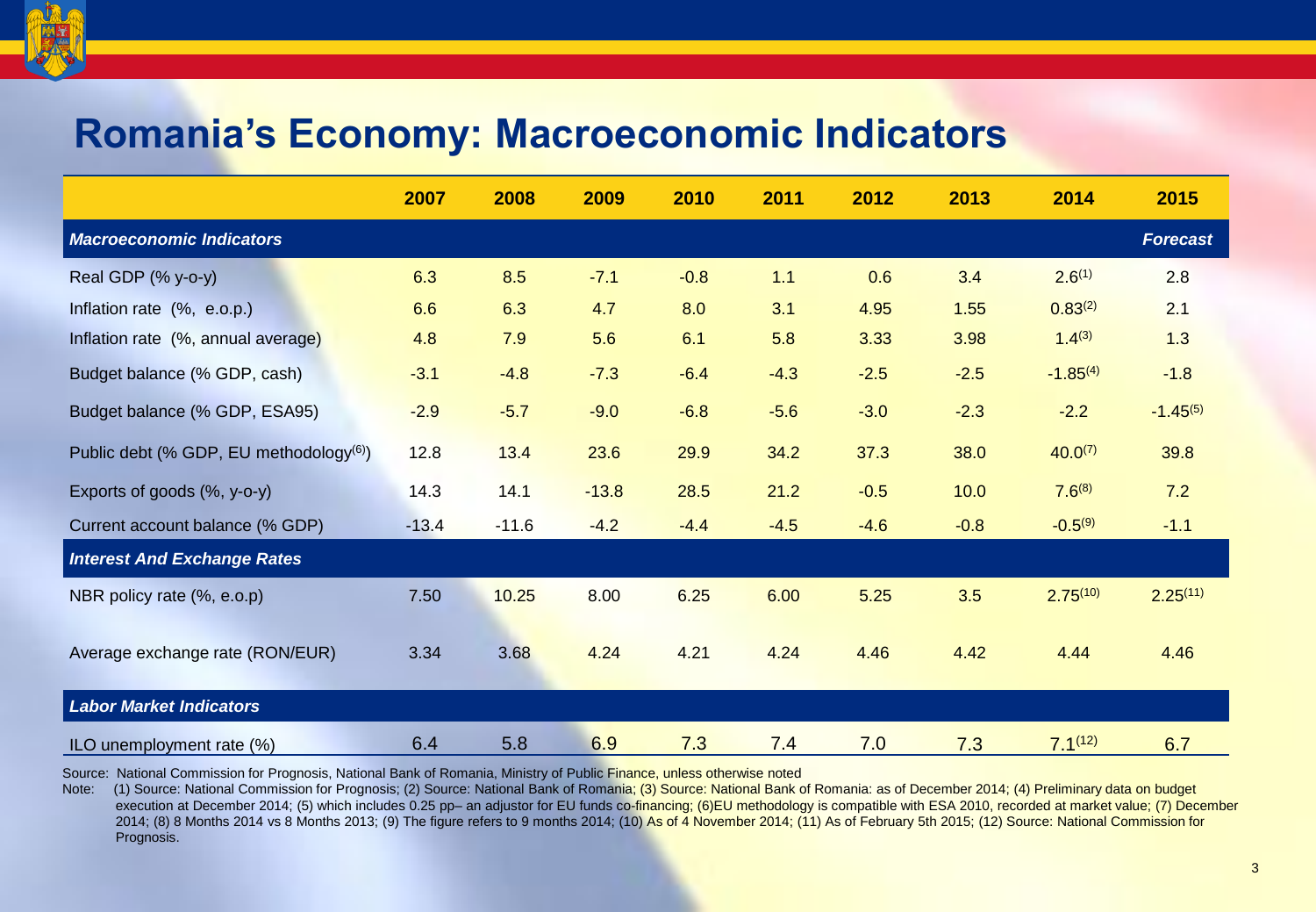

## **Romania's Public Debt Remains Moderate Relative to GDP**

- **Romania's debt-to-GDP ratio remains one of the lowest** in the EU and CEE regions - 40.0% of GDP at end December 2014
- As of 31 December 2014, the average remaining maturity of government securities were:
	- **T** Total public debt 5.1 years
	- Government securities (local ccy) 3.0 years
	- Government securities (Eurobonds) 7.2 years

#### **General Government Debt / GDP, %**



#### **Public Government Debt Service Projection, RON bn**



#### Source: Ministry of Public Finance

Note: Data based on outstanding debt at end of December 2014 according to national legislation

#### **5-year USD CDS Dynamics, bps**

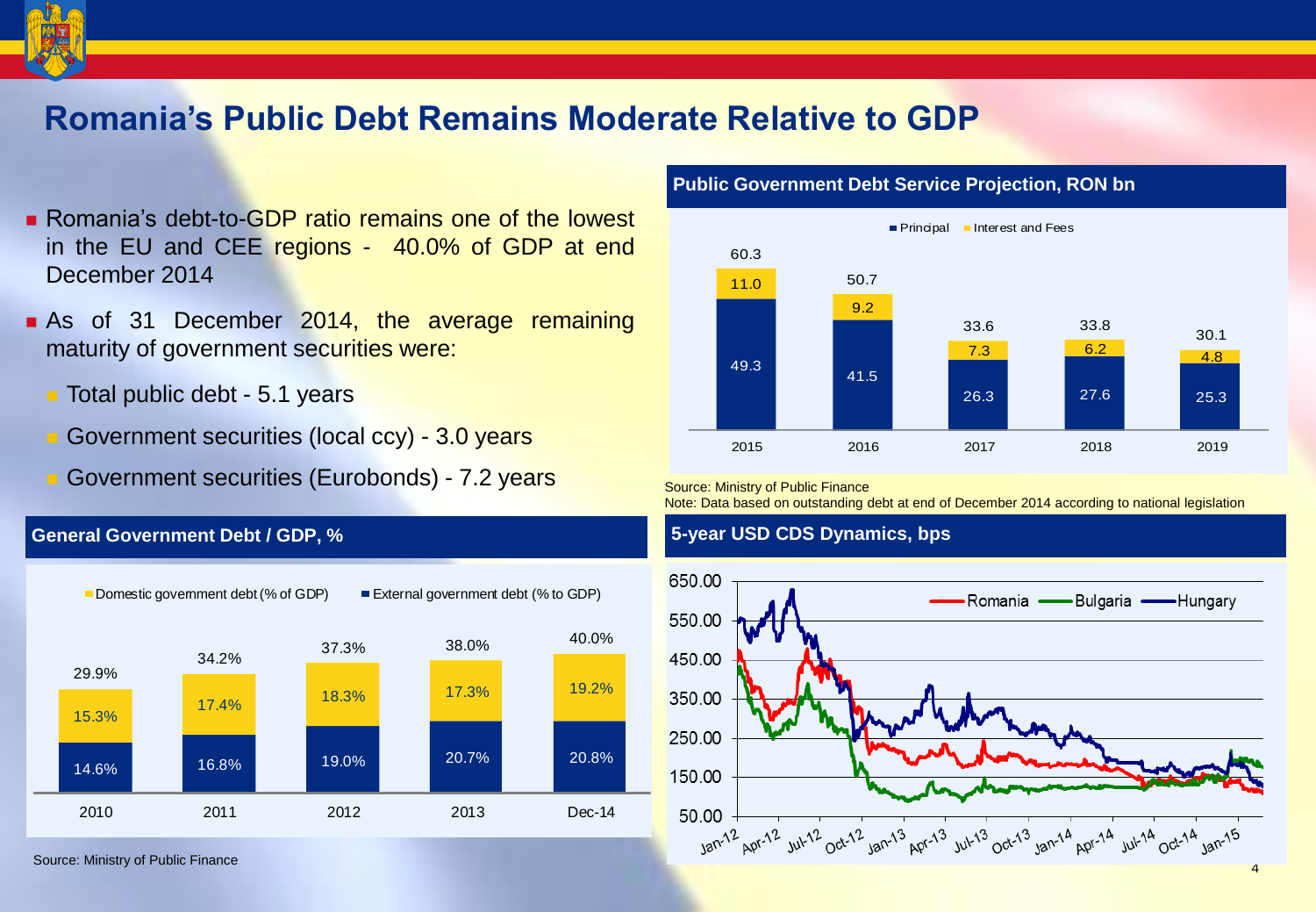

## **Debt Management Risk Indicators**

|                           | Parameters $^{(1)}$                                                 | <b>Levels as of</b><br><b>December</b><br>2014 | Levels as of<br>Dec 31, 2013 | <b>Indicative targeted</b><br>min / max ranges<br>$(2014 - 2016)$ |
|---------------------------|---------------------------------------------------------------------|------------------------------------------------|------------------------------|-------------------------------------------------------------------|
| <b>Currency Risk</b>      | Share of domestic currency debt, % of total                         | 39.6                                           | 39.8                         | $35 - 50$                                                         |
|                           | Share of EUR debt out of total foreign-currency denominated debt, % | 81.9                                           | 83.0                         | $75 - 90$                                                         |
|                           | Debt maturing in one year, % of total                               | 18.0                                           | 19.0                         | $10 - 20$                                                         |
| <b>Refinancing Risk</b>   | Local currency debt maturing in one year, % of total                | 25.0                                           | 33.0                         | $25 - 35$                                                         |
|                           | ATM for total debt, years                                           | 5,1                                            | 4.4                          | $4.5 - 6.5$                                                       |
|                           | ATM for local currency debt, years                                  | 3.4                                            | 2.7                          | $2.5 - 4.5$                                                       |
|                           | Debt re-fixing in one year, % of total                              | 23.0                                           | 26.0                         | $20 - 30$                                                         |
| <b>Interest Rate Risk</b> | Local currency debt re-fixing in one year, % of total               | 23.0                                           | 31.0                         | $25 - 35$                                                         |
|                           | ATR for total debt, years<br><b>COL</b>                             | 5.1                                            | 4.3                          | $4 - 6$                                                           |
|                           | ATR for local currency debt, years                                  | 3.4                                            | 2.7                          | $2.5 - 4.5$                                                       |

Source: Ministry of Public Finance. (1) Exclusive of loans of the State Treasury related to the General Current Account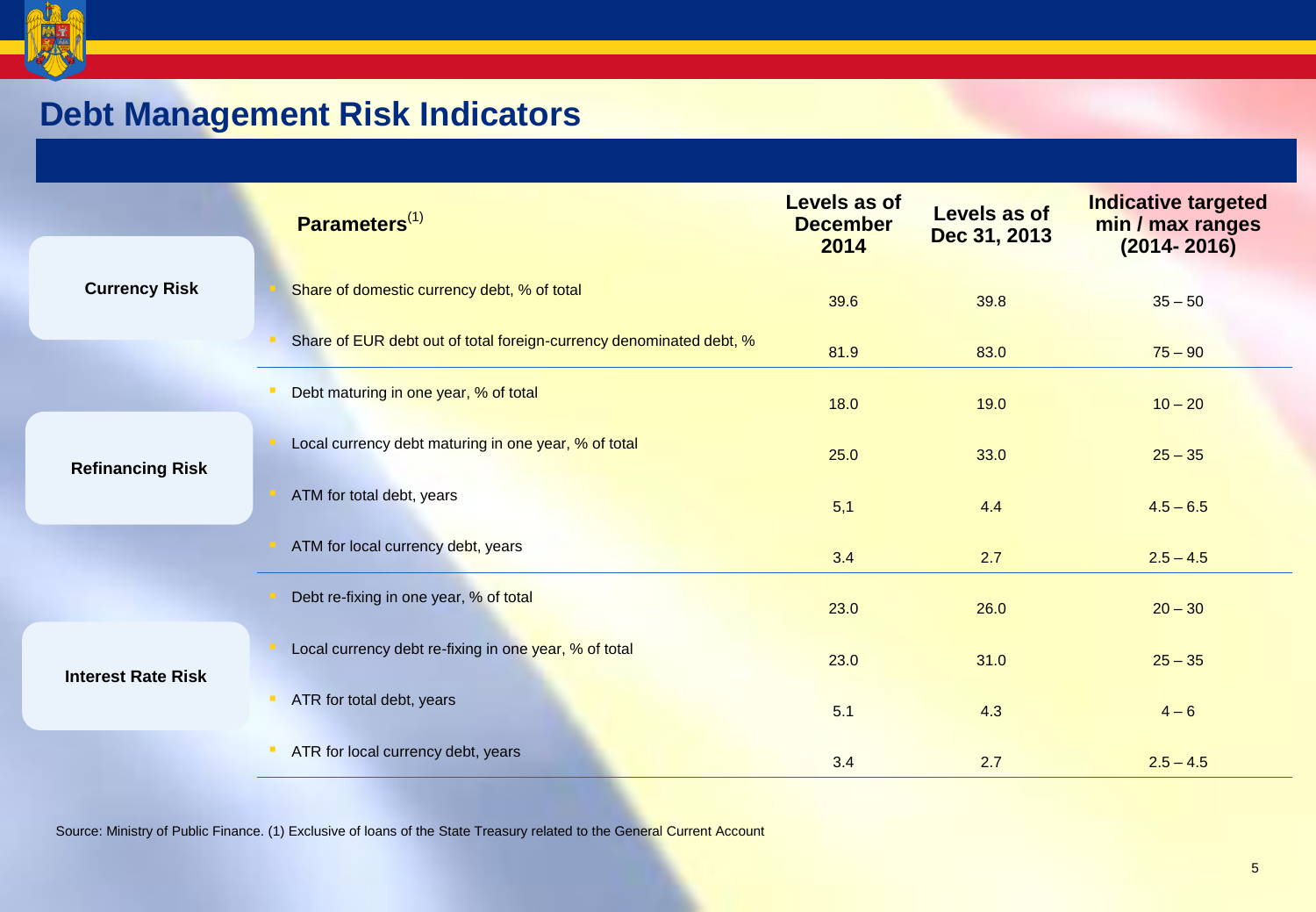

## **Issuance strategy on external markets**

#### **1997 - 2009**

- International market was accessed only ocassionally with stand alone transactions, (in general nonbenchmark size); issues marketed through extensive road-shows
- **2010 - current**
	- Increase visibility for the international investor community and become a regular issuer (on average 2 issues per year)
	- MTN programme in place (EUR 18 bln)
		- Offers flexibility to react fast to any oportunities, issue in various currencies, in both RegS/144A format
		- Prospectus updated yearly (no requirements to comply with Prospectus Directive)
		- The bonds and the MTN Program are rated by S&P, Moody's, Fitch, which issue Rating Letters;
		- Pool of 18 dealers (global banks, 6 of them are PDs on domestic market)
		- Chracteristics benchmark size (EUR 1bn EUR 2 bln), tap existing issues, fixed rate format, intraday execution, DTC/Euroclear/Clearstream
		- Helped to gradually build a liquid curve, extend duration (EUR 10 years, USD 30 years)
		- Investors became familiar with Romania credit-profile, no need to organize deal-related roadshows
		- Next issues most probably raised on the EUR market given the low interest environment, USD market to be used opportunistically (framework for derivatives under development)
		- In the near future plans to execute buy backs/exchanges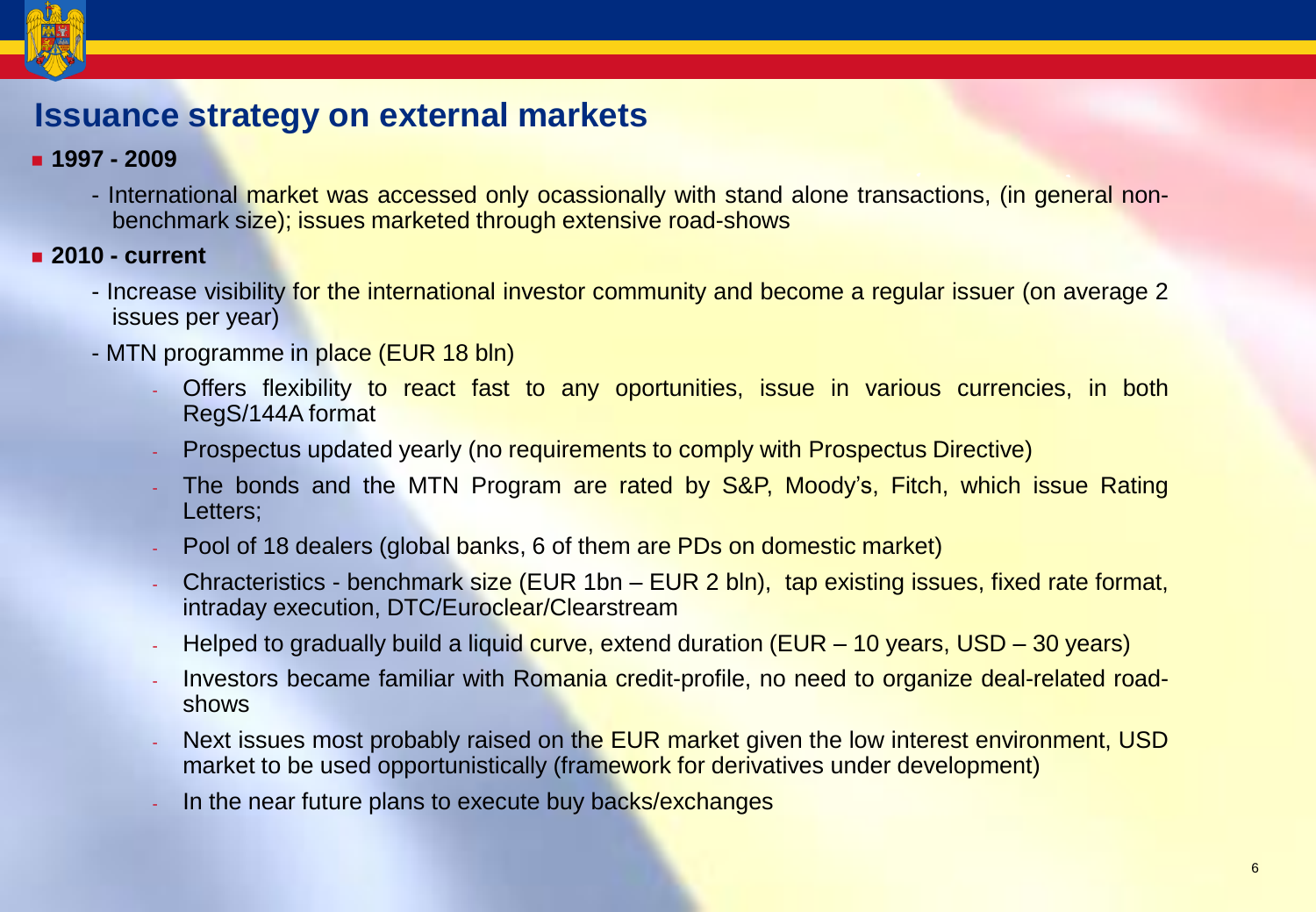## **2014 eurobonds- geography, investor type**



#### **EUR 2024 Geografic distribution**



# **Banks; 4% Ins/PF; 3%** / Others; 5%

**USD 2044 Distribution by investor type**



#### **EUR 2024 Distribution by investor type**



**Intensive marketing efforts, make use of a variety of communication channels to position and differentiate Romania** towards the investor community – non-deal road-shows, one-on-one meetings, flash reports on macroeconomic developments, conference calls, reward primary dealers marketing efforts

• With every transaction better distribution both geographically and by type of investors had been received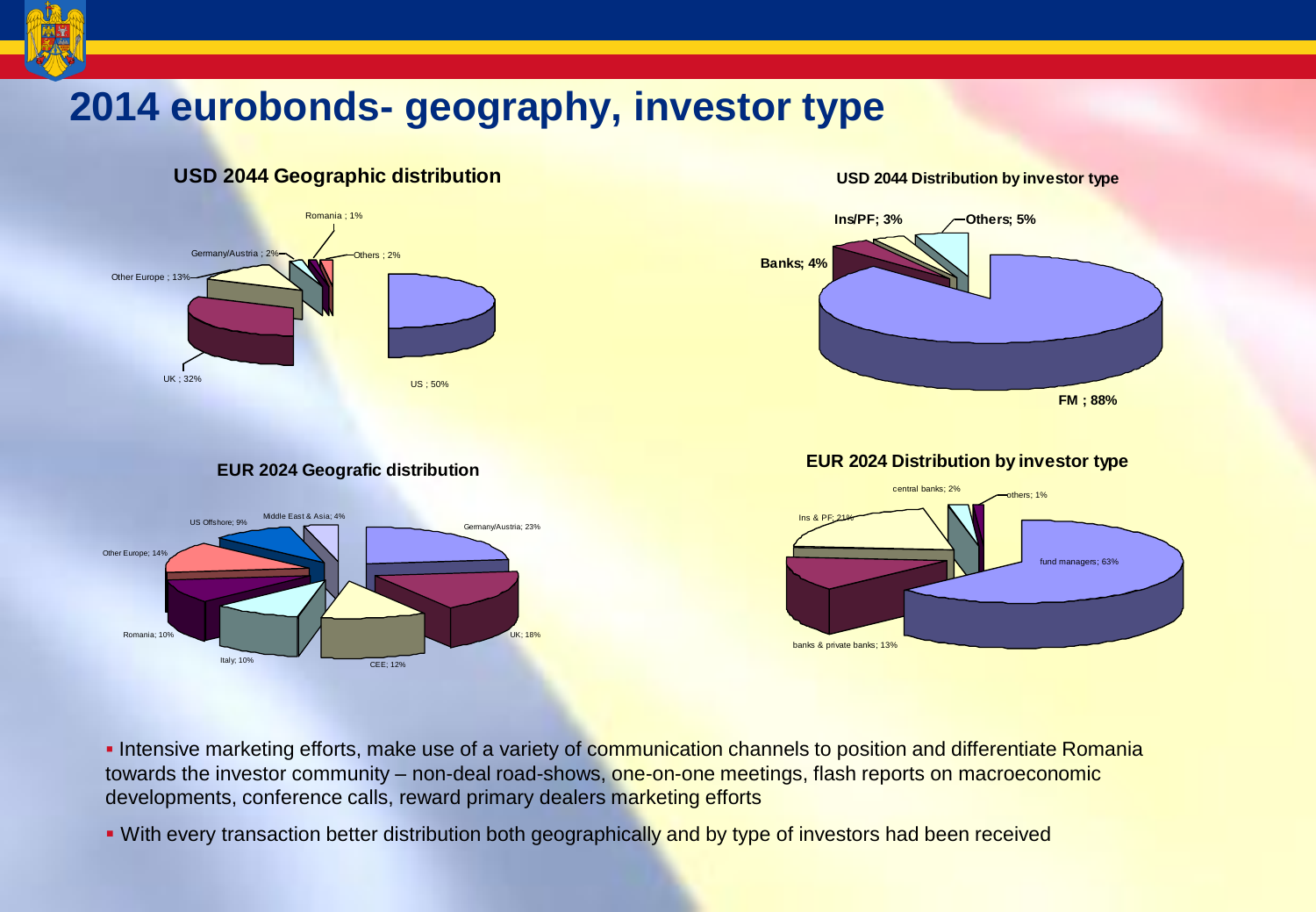## **Lead Managers Selection**

- Selection process is based on RFP sent to the pool of dealers agreed under the Programme. The transaction size and targeted maturities are indicatively announced - we retain flexibility in setting the final size
- Selection criteria for each transaction vary from one transaction to another, the main criteria are :
	- **Experience to place bonds with investors, league tables rankings**
	- Commitment to Romanian market trading volumes on Romanian bonds (both domestic and foreign) in the secondary market, top primary dealers on domestic market rewarded as lead-managers
	- added value to the ministry with the positioning of the issue, target investors, secondary market support
	- **Fees** the importance of fee in the selection process had diminished over time, since the levels are not at market standards
- Syndicate in general 3-4 banks are selected as lead-managers
- **List of dealers is revised once a year.**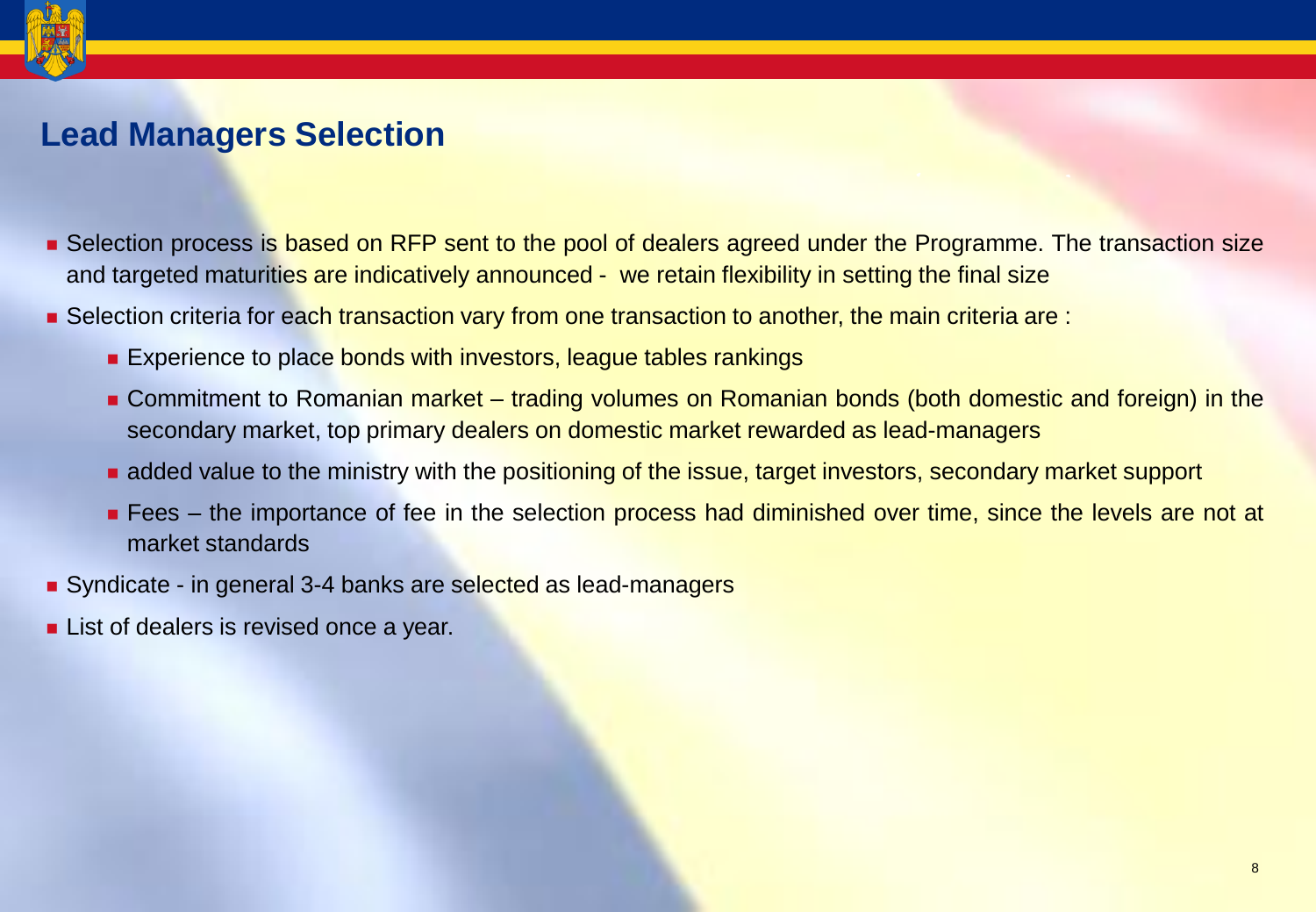

## **Pricing/Allocation Considerations**

- Analysis of the secondary market levels (including peers comparison);
- Before launching, the lead managers take "indications of interest";
- **Example 2** Choose the appropriate spread over the underlying benchmark in order to ensure a satisfactory level of the allocation and distribution;
- **Example 2** Choose a day with stable market conditions for pricing. We look at the secondary trading levels of Romania's existing bonds and add a premium for tenor extension; looking to get the optimal issue pricing;
- **The Ministry always seeks to attract the highest quality, long term investors with big allocations to asset** managers and pension/ insurance funds who will support the bonds and strengthen secondary market performance.

## **Legal issues**

- **Example 20** Legal structure: prospectus and contractual documentation (Programme Manual, Dealer Agreement, Deed of Covenant, Engagement letter, Fiscal and Paying Agent etc.)
- **T** Two international law firms (consortium) selected to which RFP is sent for individual transactions
- Pricing supplement for individual transactions amount issued, date of issue, maturity, settlement details (T+5), spread over reference rate, yield and coupon etc;
- Governing law English
- CACs, current hybrid; ICMA format to be introduced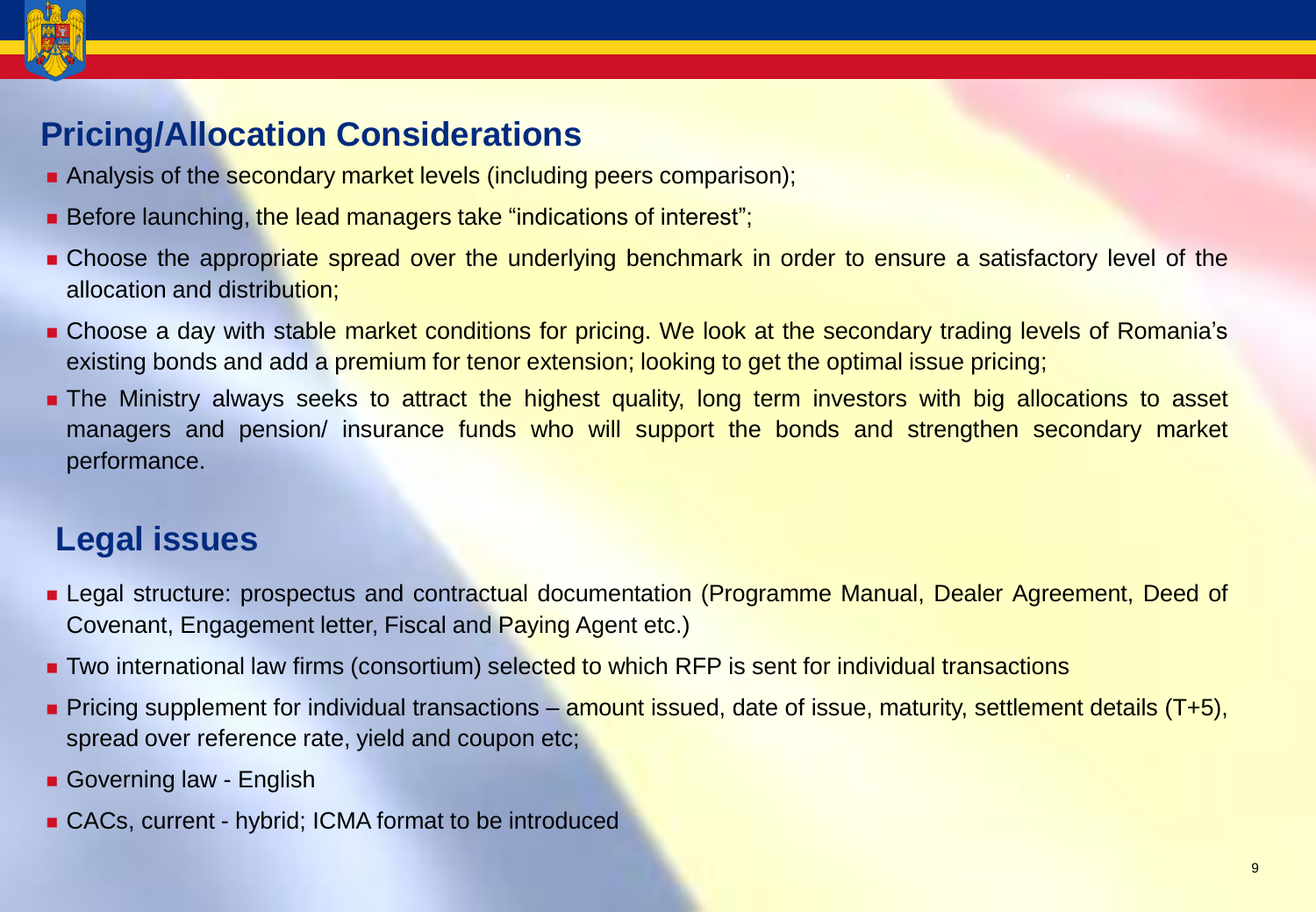

### **Lessons learned**

- Regular issuance on external market raised visibility and familiarized investors with Romania credit profile
- **Increased commitment for the local primary dealers to perform in order to be selected as lead-managers for** external bond issuances
- **Example 2** Clear division tasks among lead-managers/issuer must be clearly established from the outset in order to ensure a successful transaction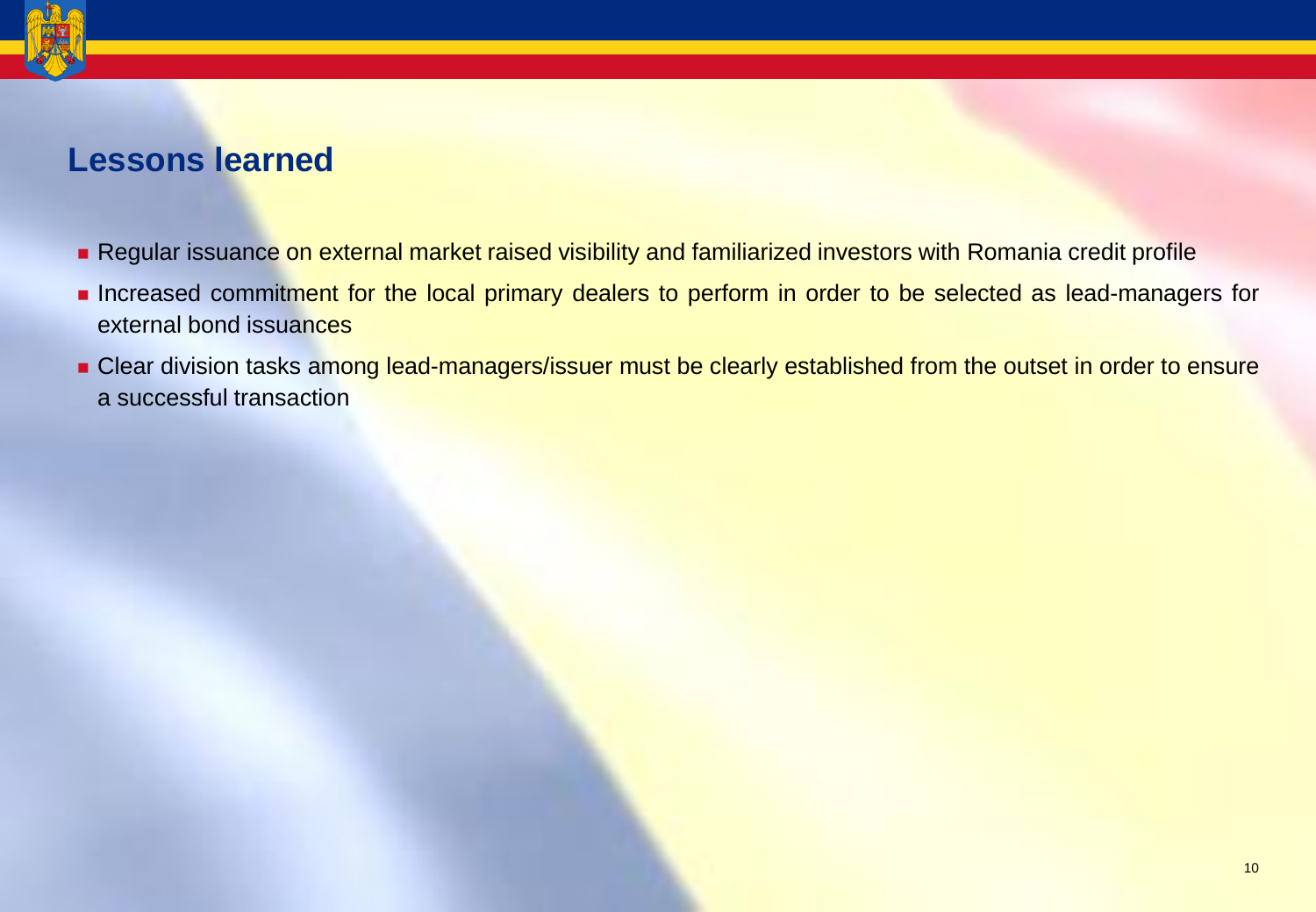

## **Eurobond Issuing – Standalone and under the MTN Program**

| <b>ISIN</b>                                | <b>Issues Date</b> | <b>Maturity</b> | <b>Currency</b>                | <b>Issued amount</b> | Coupon (%) | <b>Issue Spread</b>       | <b>Reoffer Yield (%)</b> |  |  |
|--------------------------------------------|--------------------|-----------------|--------------------------------|----------------------|------------|---------------------------|--------------------------|--|--|
| <b>Standalone Issues</b>                   |                    |                 |                                |                      |            |                           |                          |  |  |
| XS0371163600                               | 18.06.2008         | 18.06.2018      | <b>EUR</b>                     | $0.75$ bln           | 6.5        | DBR 4 1/4 18 + 213.10 bps | 6.698                    |  |  |
|                                            | 11.09.2012         |                 |                                | $0.75$ bln           |            | $MS + 404bps$             | 5.100                    |  |  |
| XS0495980095                               | 18.03.2010         | 18.03.2015      | <b>EUR</b>                     | 1 bln                | 5          | <b>MS +268bps</b>         | 5.038                    |  |  |
| <b>Issues under the MTN Program</b>        |                    |                 |                                |                      |            |                           |                          |  |  |
| XS0638742485                               | 17.06.2011         | 17.06.2016      | <b>EUR</b>                     | $1.5 \text{ bln}$    | 5.25       | $MS + 255bps$             | 5.315                    |  |  |
| <b>US77586TAA43</b>                        | 07.02.2012         | 07.02.2022      | $1.5 \text{ bh}$<br><b>USD</b> |                      | 6.75       | UST + 506.60bps           | 6.875                    |  |  |
| <b>US77586RAA86</b>                        | 06.03.2012         |                 |                                | $0.75$ bln           |            | UST + 453.70bps           | 6.450                    |  |  |
| XS0852474336                               | 07.11.2012         | 07.11.2019      | <b>EUR</b>                     | $1.5 \text{ bh}$     | 4.875      | <b>MS +370bps</b>         | 5.040                    |  |  |
| <b>US77586TAC09</b><br><b>US77586RAB69</b> | 22.02.2013         | 22.08.2023      | <b>USD</b>                     | $1.5 \text{ bh}$     | 4.375      | MS +235.5bps              | 4.500                    |  |  |
| XS0972758741                               | 18.09.2013         | 18.09.2020      | <b>EUR</b>                     | $1.5 \text{ bh}$     | 4.625      | <b>MS +295bps</b>         | 4.769                    |  |  |
|                                            | 28.10.2013         |                 |                                | $0.5$ bln            |            | $MS + 250bps$             | 4.150                    |  |  |
| <b>US77586RAC43</b><br><b>US77586TAE64</b> | 22.01.2014         | 22.01.2044      | <b>USD</b>                     | 1 bln                | 6.125      | UST +245.00bps            | 6.258                    |  |  |
| <b>US77586RAD26</b><br><b>US77586TAD81</b> | 22.01.2014         | 22.01.2024      | <b>USD</b>                     | 1 bln                | 4.875      | UST + 215.00bps           | 5.021                    |  |  |
| XS1060842975                               | 24.04.2014         | 24.04.2024      | <b>EUR</b>                     | 1.25 bln             | 3.625      | $MS + 200bps$             | 3.701                    |  |  |
| XS1129788524                               | 28.10.2014         | 28.10.2024      | <b>EUR</b>                     | 1.50 bln             | 2.875      | MS + 185bps               | 2.973                    |  |  |